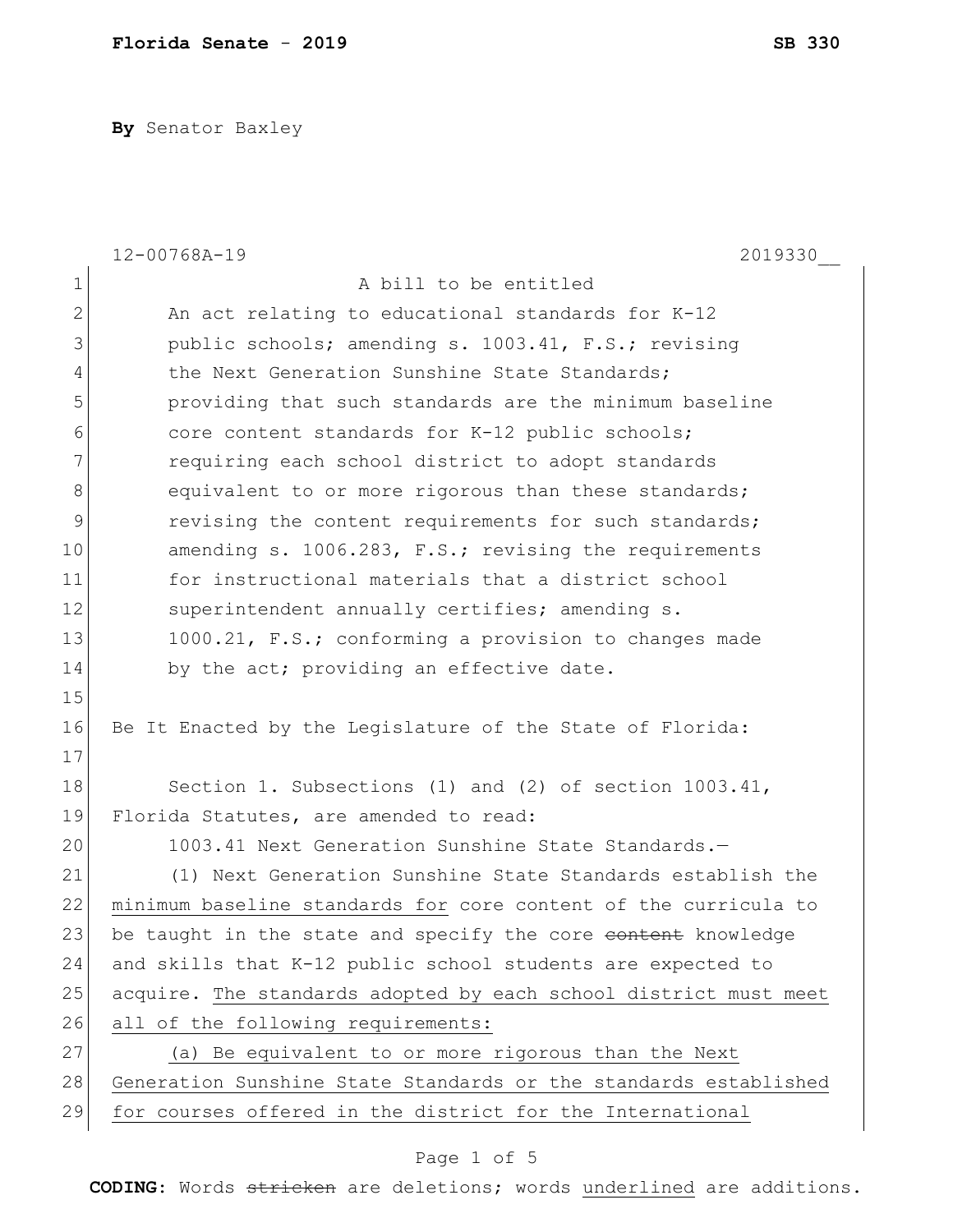|    | $12 - 00768A - 19$<br>2019330                                    |
|----|------------------------------------------------------------------|
| 30 | Baccalaureate program. Instructional materials adopted pursuant  |
| 31 | to these standards must be consistent with school district goals |
| 32 | and objectives and the course descriptions established in rule   |
| 33 | by the State Board of Education.                                 |
| 34 | (b) Standards must Be rigorous and relevant and provide for      |
| 35 | the logical, sequential progression of core curricular content   |
| 36 | that incrementally increases a student's core content knowledge  |
| 37 | and skills over time. Curricular content for all subjects must   |
| 38 | integrate knowledge-based learning, critical-thinking, and       |
| 39 | problem-solving, and workforce-literacy skills; communication,   |
| 40 | reading, and writing skills; mathematics skills; collaboration   |
| 41 | skills; contextual and applied-learning skills; technology-      |
| 42 | literacy skills; information and media-literacy skills; and the  |
| 43 | demonstrable, deep understanding of the founding values and      |
| 44 | principles of the United States in accordance with s. 1003.42    |
| 45 | civic-engagement skills.                                         |
| 46 | (c) The standards must Include distinct grade-level              |
| 47 | expectations for the core content knowledge and skills that a    |
| 48 | student is expected to have acquired by each individual grade    |
| 49 | level from kindergarten through grade 8. The standards for       |
| 50 | grades 9 through 12 may be organized by grade clusters of more   |
|    |                                                                  |

51 than one grade level except as otherwise provided for visual and 52 performing arts, physical education, health, and foreign 53 language standards.

54 (2) Regardless of whether a school district chooses to 55 adopt the Next Generation Sunshine State Standards or standards 56 that are more rigorous than these minimum state standards, all 57 such standards must meet the following requirements: 58 (a) English Language Arts standards must establish specific

## Page 2 of 5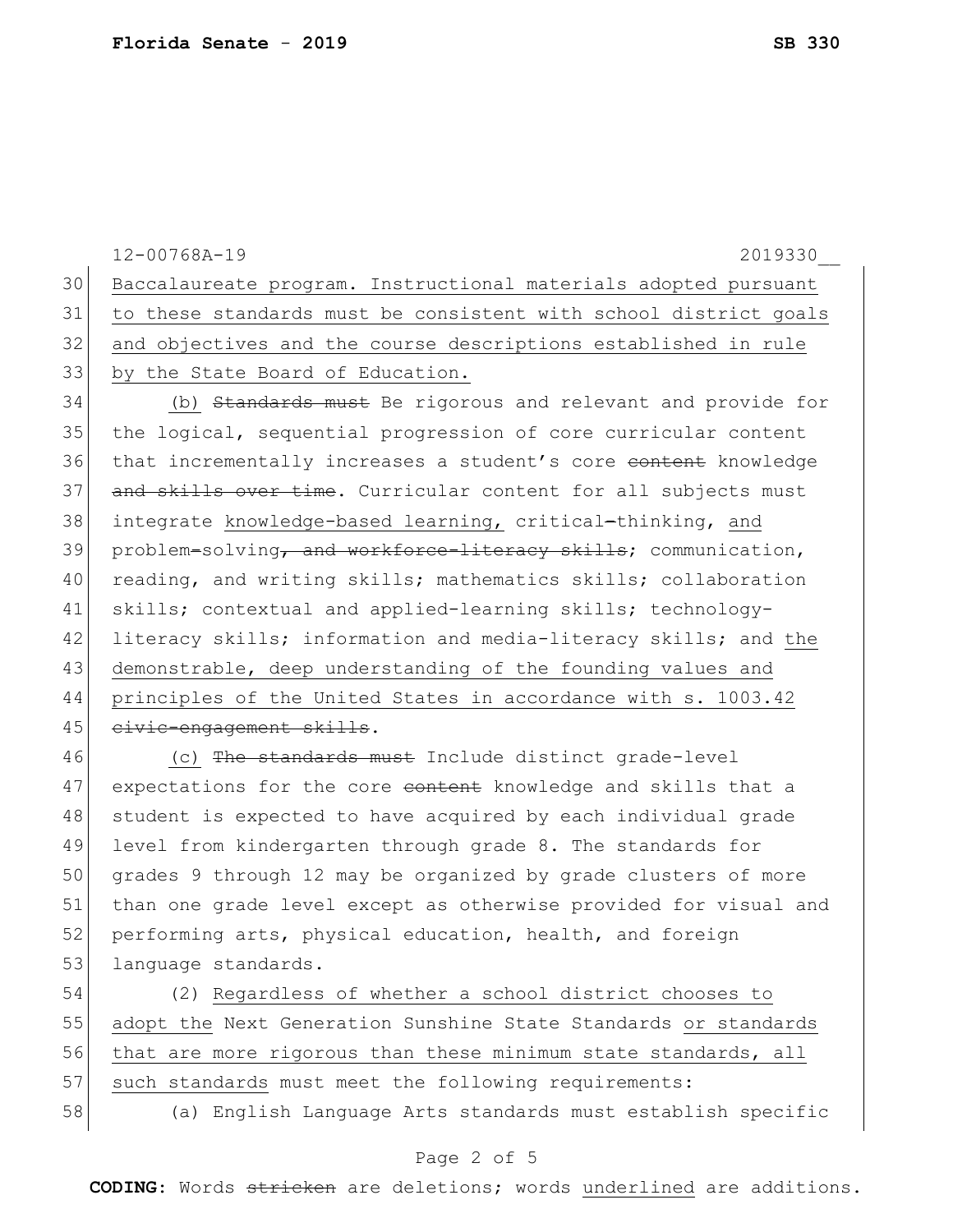12-00768A-19 2019330\_\_ 59 curricular content for, at a minimum, reading, writing, speaking 60 and listening, and language which significantly improves student 61 outcomes. 62 (b) Science standards must establish specific curricular 63 content for, at a minimum, the nature of science, earth and 64 space science, physical science, and life science. Controversial 65 theories and concepts shall be taught in a factual, objective, 66 and balanced manner. 67 (c) Mathematics standards must establish specific 68 curricular content for, at a minimum, algebra, geometry, 69 statistics and probability, number and quantity, functions, and 70 modeling. 71 (d) Social Studies standards must establish specific 72 curricular content for, at a minimum, geography, United States 73 and world history, government, civics, humanities, and 74 economics, including financial literacy. Financial literacy 75 includes the knowledge, understanding, skills, behaviors, 76 attitudes, and values that will enable a student to make 77 responsible and effective financial decisions on a daily basis. 78 Government and civics content shall strictly adhere to the 79 founding values and principles of the United States in 80 accordance with s. 1003.42. Financial literacy instruction must 81 shall be an integral part of instruction throughout the entire 82 economics course and include the study of at least Keynesian and 83 Hayekian economic theories, in addition to understanding the 84 basics of information regarding earning income; buying goods and 85 services; saving and financial investing; taxes; the use of 86 credit and credit cards; budgeting and debt management, 87 including student loans and secured loans; banking and financial

## Page 3 of 5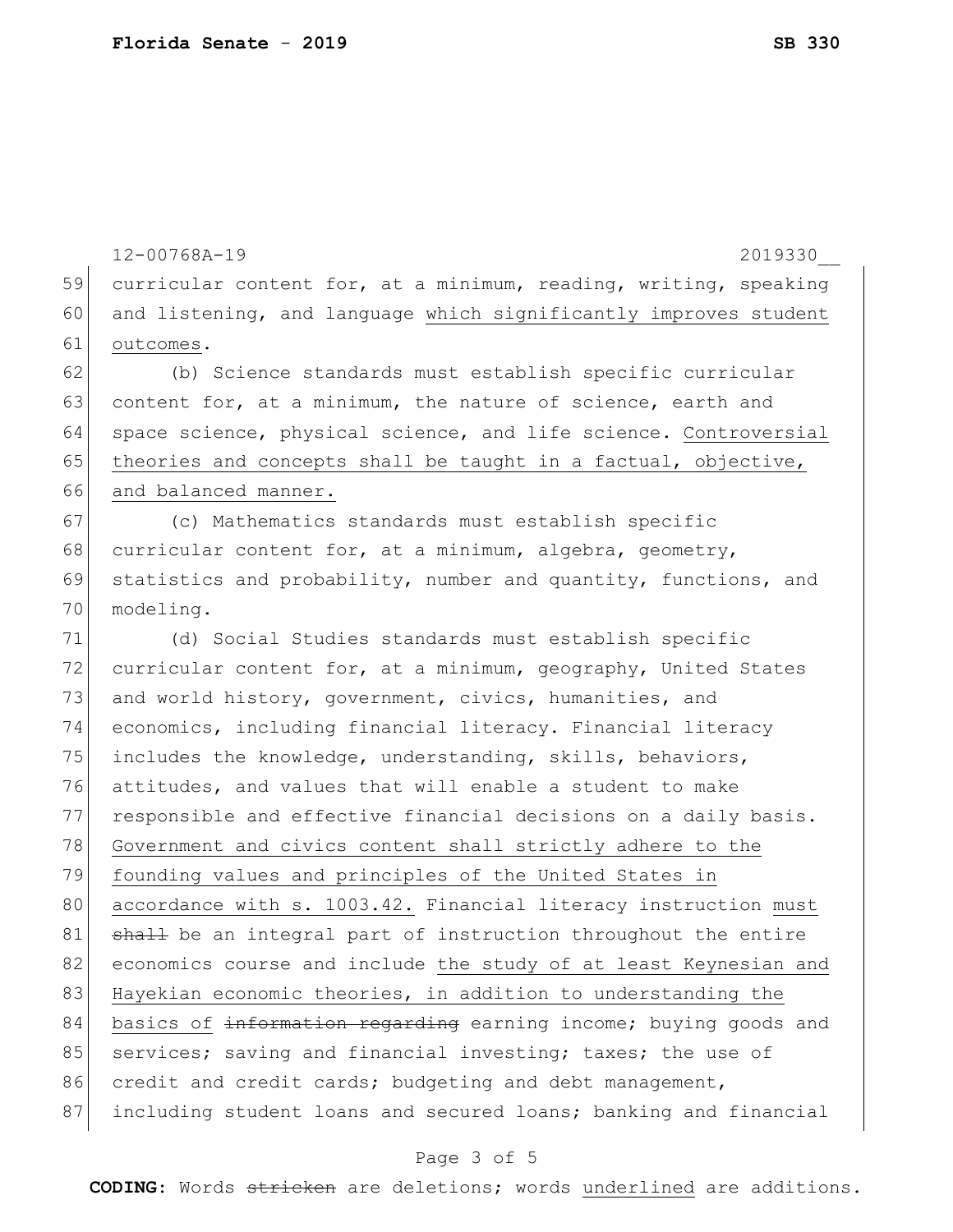```
12-00768A-19 2019330__
88 services; planning for one's financial future, including higher
89 education and career planning; credit reports and scores; and
90 fraud and identity theft prevention.
91 (e) Visual and performing arts, physical education, health,
92 and foreign language standards must establish specific
93 curricular content and include distinct grade level expectations
94 for the core content knowledge and skills that a student is
95 expected to have acquired by each individual grade level from
96 kindergarten through grade 5. The standards for grades 6 through
97 12 may be organized by grade clusters of more than one grade
98 level.
99 Section 2. Subsection (4) of section 1006.283, Florida
100 Statutes, is amended to read:
101 1006.283 District school board instructional materials
102 review process.-
103 (4) Instructional materials that have been reviewed by the
104 district instructional materials reviewers and approved must 
105 have been determined to align with all applicable state
106 standards pursuant to s. 1003.41 and the requirements in s. 
107 1006.31. The district school superintendent shall annually
108 certify to the department that all instructional materials for 
109 core courses used by the district are aligned with, or are more
110 rigorous than, all applicable state standards, as provided in s. 
111 1003.41, and have been reviewed, selected, and adopted by the 
112 district school board in accordance with the school board 
113 hearing and public meeting requirements of this section.
114 Section 3. Subsection (7) of section 1000.21, Florida 
115 Statutes, is amended to read:
116 1000.21 Systemwide definitions.—As used in the Florida K-20
```
## Page 4 of 5